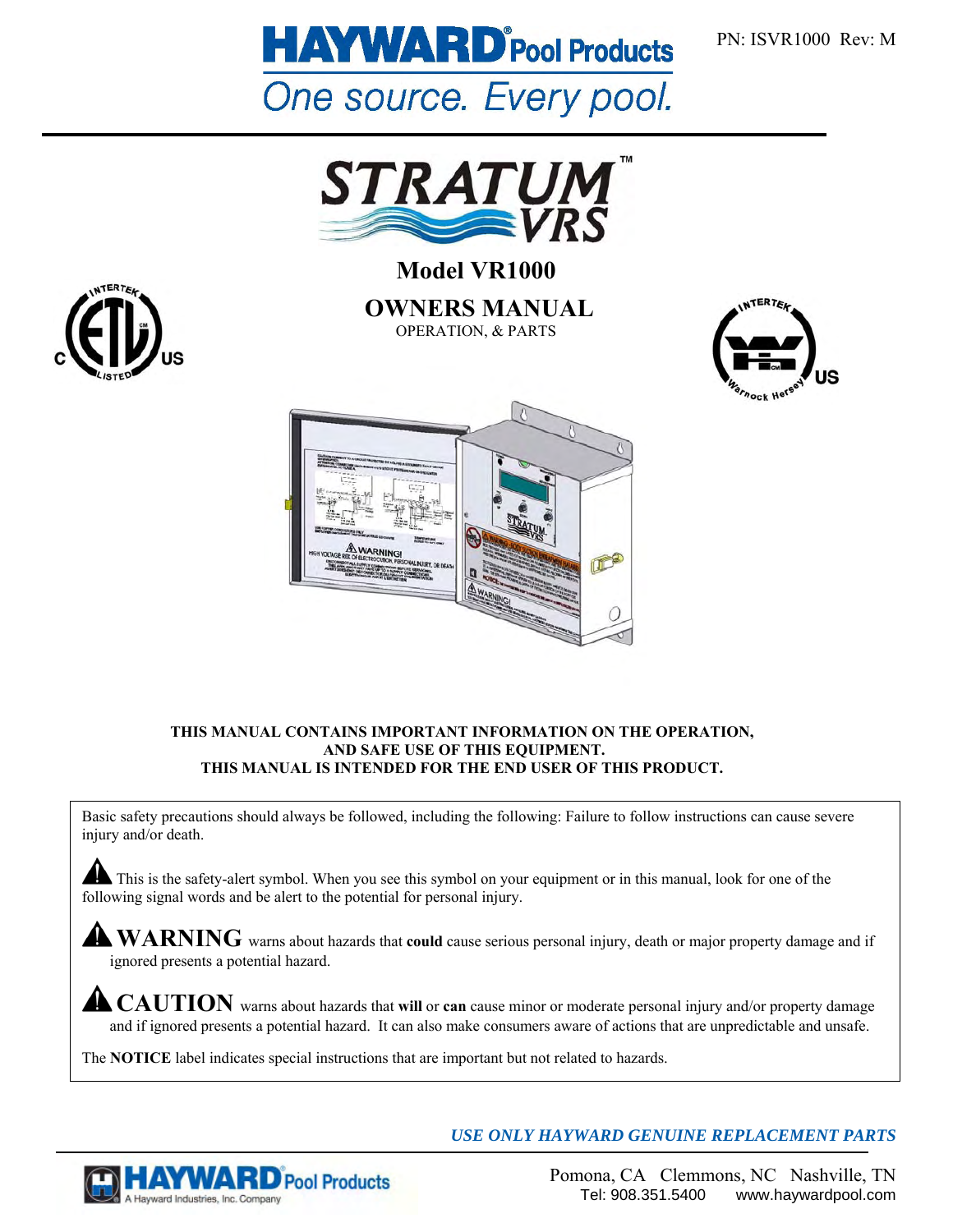## **IMPORTANT SAFETY INSTRUCTIONS**



READ AND FOLLOW ALL INSTRUCTIONS IN THIS OWNER'S MANUAL AND ON EQUIPMENT.

#### **Before installing or servicing this electrical equipment, turn power supply OFF.**

#### **KEEP SAFETY LABELS IN GOOD CONDITION AND REPLACE IF MISSING OR DAMAGED.**

WARNING – To reduce risk of injury, do not permit children to use or climb on the pumps and filters. Closely supervise children at all times. Components such as the filtration system, pumps, and heaters must be positioned to prevent children from using them as a means of access to the pool.

**CAUTION –** This vacuum release system is intended for use on permanently installed swimming pools and may also be used with hot tubs and spas. Do NOT use with storable pools. A permanently installed pool is constructed in or on the ground or in a building such that it cannot be readily disassembled for storage. A storable pool is constructed so that it is capable of being readily disassembled for storage and reassembled to its original integrity.

Though this product is designed for outdoor use, it is strongly recommended to protect the electrical components from the weather. Select a welldrained area, one that will not flood when it rains. It requires free circulation of air for cooling. Do not install in a damp or non-ventilated location. If installed within an outer enclosure or beneath the skirt of a hot tub or spa, adequate ventilation and free circulation of air must be provided to prevent overheating of the components.



**WARNING** – All electrical wiring MUST be in conformance with all applicable local codes, regulations, and the National Electrical Code (NEC). **Risk of Electric Shock.** Hazardous voltage can shock, burn, cause death or serious property damage. To reduce the risk of electric shock, do NOT use an extension cord to connect unit to electric supply. Provide a properly located outlet. All electrical wiring MUST be in conformance with applicable local and national codes and regulations. Before working on pump or motor, turn off power supply to the pump.

WARNING – To reduce the risk of electric shock replace damaged wiring immediately. Locate conduit to prevent abuse from lawn mowers, hedge trimmers and other equipment.

WARNING – All electrical wiring MUST be in conformance with all applicable local codes, regulations, and the National Electrical Code (NEC) including a Ground Fault Circuit Interrupter (GFCI) in circuit. For size of GFCI required and test procedures for GFCI, see manufacturer's instructions. Pump MUST be permanently connected to GFCI.

**WARNING** – Failure to bond pump to pool structure will increase risk for electrocution and could result in injury or death. To reduce the risk of electric shock, the electrician must comply with installation instructions and must bond the pump accordingly. In addition, the electrician must also conform to local electrical codes for bonding requirements.

#### **Notes to the electrician**:

Use a solid copper conductor, size 8 or larger. Run a continuous wire from external bonding lug to reinforcing rod or mesh. Connect a No. 8 AWG (8.4 mm2 ) solid copper bonding wire to the pressure wire connector provided on the motor housing and to all metal parts of swimming pool, spa, or hot tub, and to all electrical equipment, metal piping (except gas piping), and conduit within 5 ft. (1.5 m) of inside walls of swimming pool, spa, or hot tub. **IMPORTANT** - Reference NEC codes for all wiring standards including, but not limited to, grounding, bonding and other general wiring procedures. **NOTE -** The National Electrical Code (NEC) permits use of a cord with a maximum 3 ft. (1 m) length. If your pump is equipped with a cord complying with the NEC, the preceding four (4) hazards apply.

## **WARNING – Suction Entrapment Hazard.**

Suction in suction outlets and/or suction outlet covers which are, damaged, broken, cracked, missing, or unsecured can cause severe injury and/or death due to the following entrapment hazards:

**Hair Entrapment**- Hair can become entangled in suction outlets.

Limb Entrapment- A limb inserted into an opening of a suction outlet or suction outlet cover that is damaged, broken, cracked, missing, or not securely attached can result in a mechanical bind or swelling of the limb.

**Body Suction Entrapment**- A differential pressure applied to a large portion of the body or limbs can result in an entrapment.

**Evisceration/ Disembowelment** - A negative pressure applied directly to the intestines through an unprotected suction outlet sump or suction outlet cover which is damaged, broken, cracked, missing, or unsecured can result in evisceration (disembowelment).

**Mechanical Entrapment**- There is potential for jewelry, swimsuit, hair decorations, finger, toe or knuckle to be caught in an opening of a suction outlet or suction outlet cover resulting in mechanical entrapment.

*USE ONLY HAYWARD GENUINE REPLACEMENT PARTS* 



 Pomona, CA Clemmons, NC Nashville, TN Tel: 908.351.5400 www.haywardpool.com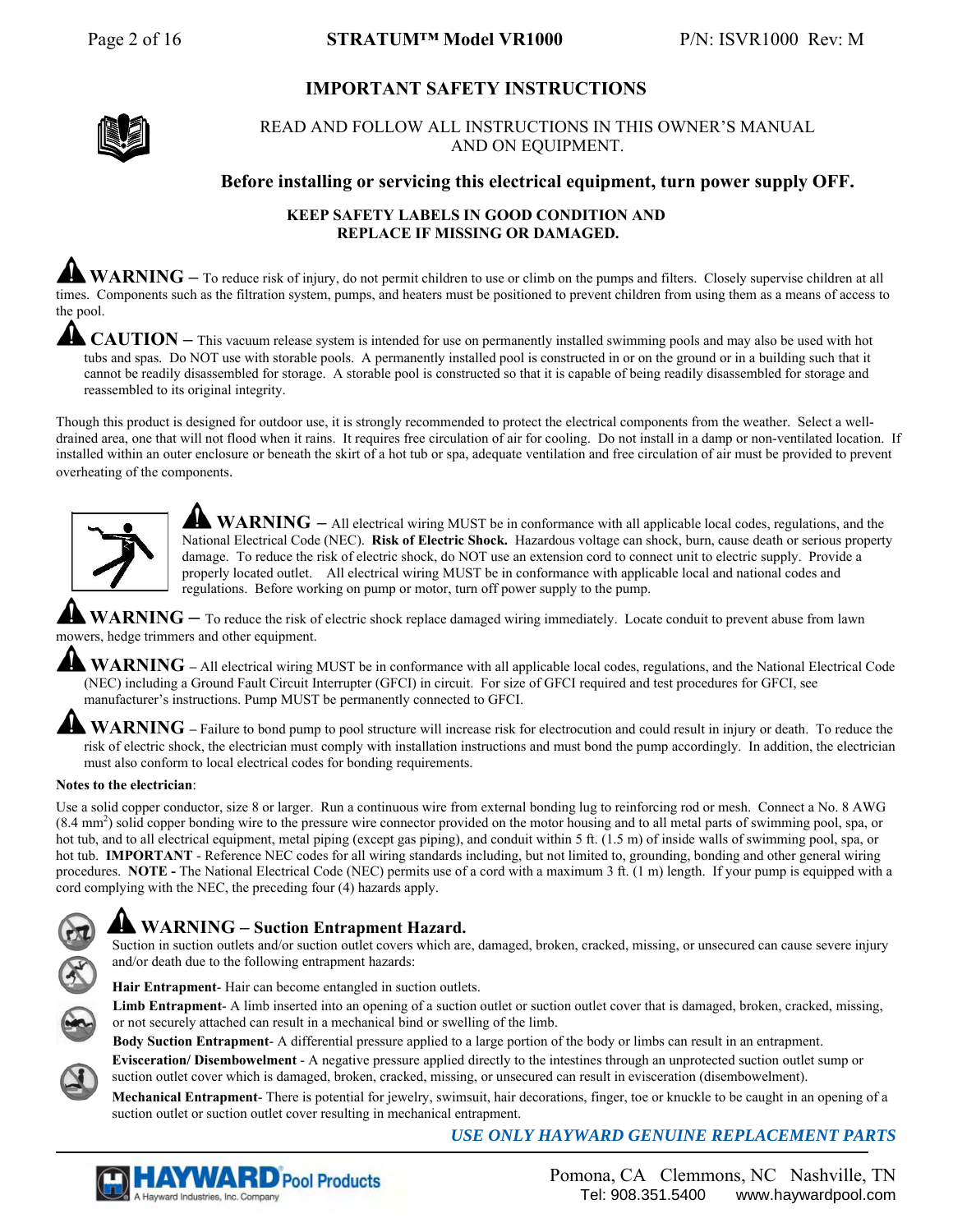## Page 3 of 16 **STRATUM™ Model VR1000** P/N: ISVR1000 Rev: M



## **WARNING** - **To reduce the risk of entrapment hazards:**

- o When suction outlets are less than a 18" x 23" equivalent, a minimum of two functioning suction outlets per pump must be installed. Suction outlets in the same plane (i.e. floor or wall), must be installed a minimum of three feet (3') [1 meter] apart, as measured from near point to near point.
- Dual suction outlets shall be placed in such locations and distances to avoid "dual blockage" by a user.
- o Dual suction fittings shall not be located on seating areas or on the backrest for such seating areas.
- o The maximum system flow rate shall not exceed the flow rating of any listed (per current revision of ASME/ANSI A112.19.8) suction outlet cover installed.
- o Never use the Pool or Spa if any suction outlet component is damaged, broken, cracked, missing, or not securely attached.
- o Replace damaged, broken, cracked, missing, or not securely attached suction outlet components immediately.
- o In addition two or more suction outlets per pump installed in accordance with latest APSP (formally NSPI) Standards and CPSC guidelines, follow all National, State, and Local codes applicable.

**This vacuum release system is designed to prevent body suction entrapment, but not evisceration.**

**WARNING – Failure to remove pressure test plugs and/or plugs used in winterization of the pool/spa from the suction outlets can result in an increase potential for suction entrapment as described above.** 

**WARNING** – Failure to keep suction outlet components clear of debris, such as leaves, dirt, hair, paper and other material **can result in an increase potential for suction entrapment as described above.** 

**WARNING – Suction outlet components have a finite life, the cover/grate should be inspected frequently and replaced at least every ten years or if found to be damaged, broken, cracked, missing, or not securely attached.**

**WARNING –** All suction and discharge valves **MUST** be **OPEN** when starting the circulation system. Failure to do so could result in severe personal injury and/or property damage. All drains and suction outlets MUST have properly installed covers, securely attached using the screws supplied with the covers. If screws are lost, order replacement parts from your supplier.



WARNING – Hazardous Pressure. Pool and spa water circulation systems operate under hazardous pressure during start up, normal operation, and after pump shut off. Stand clear of circulation system equipment during pump start up. Failure to follow safety and operation instructions could result in violent separation of the pump housing and cover due to pressure in the system, which could cause property damage, severe personal injury, or death. Before servicing pool and spa water circulation system, all system and pump controls must be in off position and filter manual air relief valve must be in open position. Before starting system pump, all system valves must be set in a position to allow system water to return back to the pool. Do not change filter control valve position while system pump is running. Before starting system pump, fully open filter manual air relief valve. Do not close filter manual air relief valve until a steady stream of water (not air or air and water) is discharged.



**WARNING** – Separation Hazard. Failure to follow safety and operation instructions could result in violent separation of pump components. Strainer cover must be properly secured to pump housing with strainer cover lock ring. Before servicing pool and spa circulation system, manual air relief valve must be in open position. Do not operate pool and spa circulation system if a system component is not assembled properly, damaged, or missing. Do not operate pool and spa circulation system unless filter air relief valve body is in locked position in filter upper body.

**WARNING –** Never operate or test the circulation system at more than 40 PSI.

WARNING – Fire and burn hazard. Motors operate at high temperatures and if they are not properly isolated from any flammable structures or foreign debris they can cause fires, which may cause severe personal injury or death. It is also necessary to allow the motor to cool for at least 20 minutes prior to maintenance to minimize the risk of burns.

**WARNING –** Failure to install according to defined instructions may result in severe personal injury or death.

## **DEFINITIONS:**

**Suction Outlet –** The term Suction Outlet is a fitting, fitting assembly, cover/grate and related components that provide a means for water to exit the pool and into the pump circulating system.

**Inches of Mercury (in Hg) -** A unit for measuring pressure below atmospheric ("suction" or "vacuum") (1.0 inch Hg = .491 PSI)

**Main Drain –** See Suction Outlet

**PSI –** An abbreviation for pounds per square inch.

## **YWARD** Pool Products A Hayward Industries, Inc. Company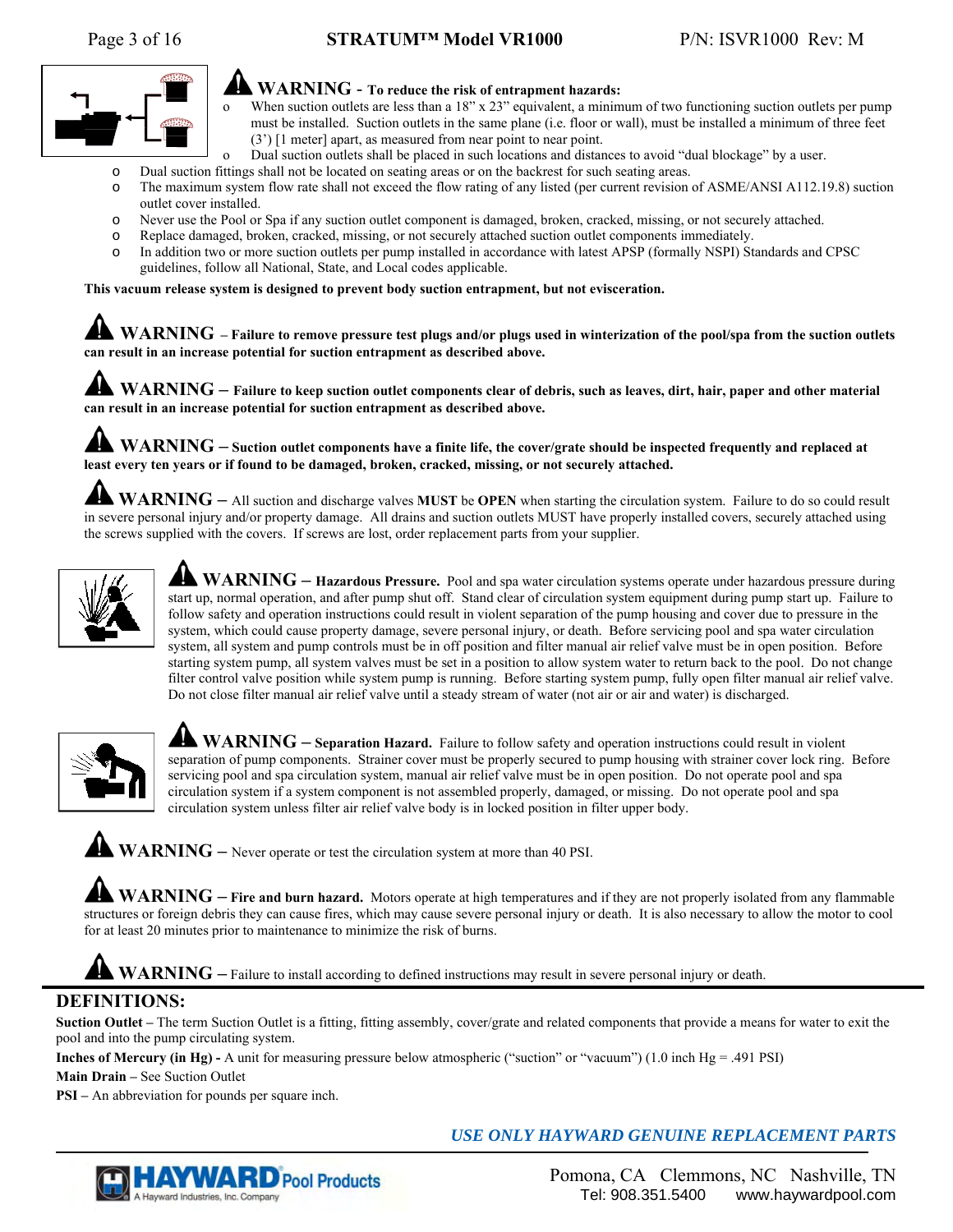## **General Information:**

The VR1000 Vacuum Release System is designed as a pump controller. The system will protect pool and spa equipment from certain mechanical failures, such as clogged drains and pipe breakage; which can cause premature pump motor failure. The system monitors and recognizes a change in pressure and electrical power. When a change occurs, it will shut down the pump, and vent the suction line. Automatic soft start should provide notice to swimmers or bathers on pump startup. The VR1000 meets the requirements of ASTM Specification F2387-04. Meets ASME Standard 112.19.17. Meets UL Std 1563 as well as certified to Can/CSA Std. C27.2 No. 218.1.

The VR1000 system will automatically restart in most instances. Should a manual restart be required, pressing the "**OK"** button will restart the system. **"Unprotected Mode"** Mode can be entered, after restart, by holding "**NO**" & "**OK**" buttons. **"Unprotected Mode"** mode lasts 30 minutes, providing NO protection for swimmers or bathers. **DO NOT ALLOW SWIMMERS OR BATHERS IN THE POOL OR SPA WHEN THE SYSTEM IS IN "UNPROTECTED" MODE**.

For proper installation and to avoid unnecessary service calls, read this manual carefully and completely.

**WARNING –** This product should be installed and serviced only by a qualified professional. **Failure to install and/or operate according to defined instructions and/or use of non-Hayward replacement parts will void the warranty.**

**CAUTION** – All electrical wiring MUST be in conformance with all applicable local codes, regulations, and the National Electrical Code (NEC).

## **Introduction:**

This manual contains information for the proper operation of the Hayward VR1000 Vacuum Release System. The instructions in this manual **MUST** be followed precisely.

**NOTICE –** The VR1000 is rated for 115 VAC 50/60Hz for up to a 1 horsepower pump motor or 208/230 VAC 50/60Hz for up to a 3 horsepower pump motor.





 Pomona, CA Clemmons, NC Nashville, TN Tel: 908.351.5400 www.haywardpool.com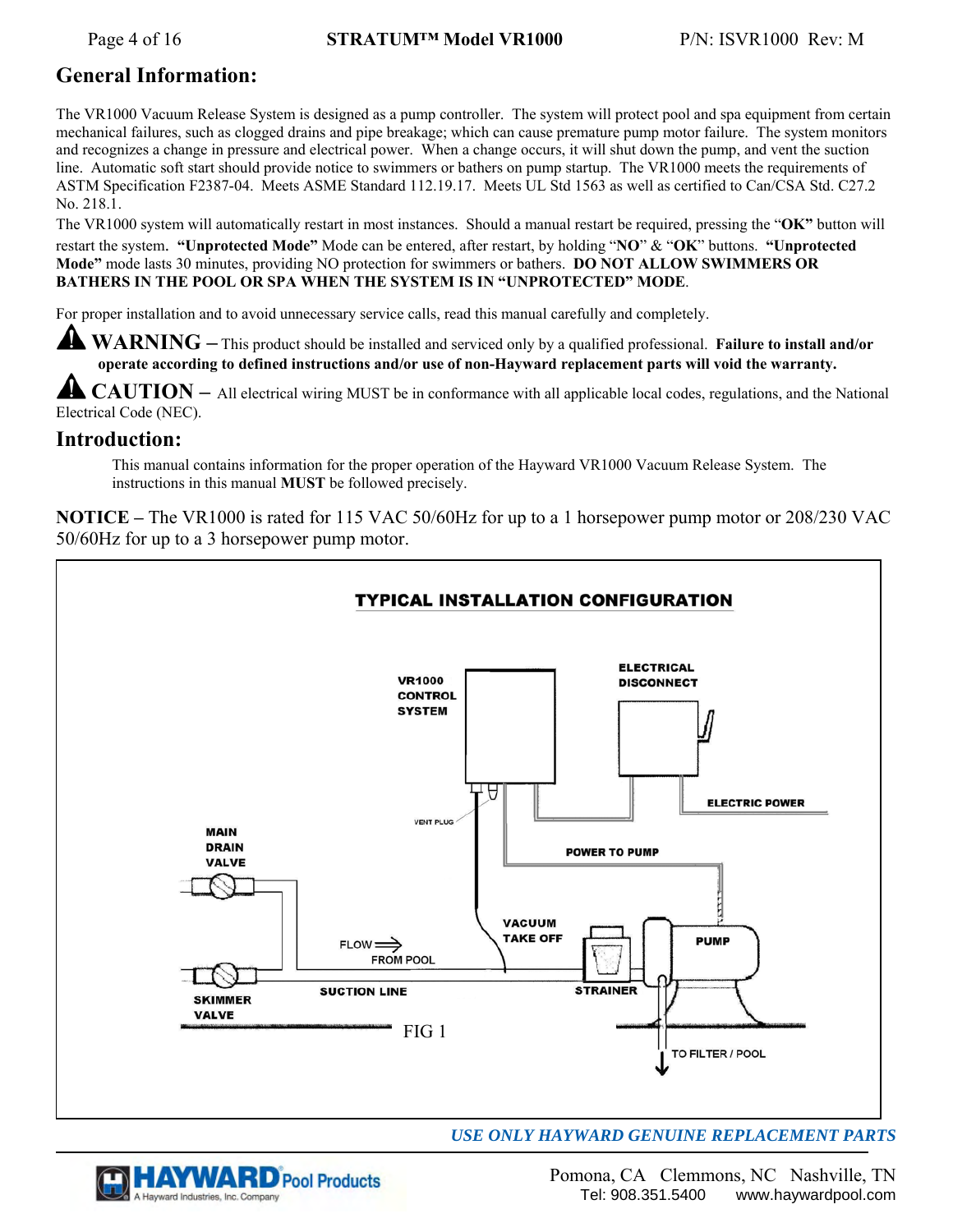





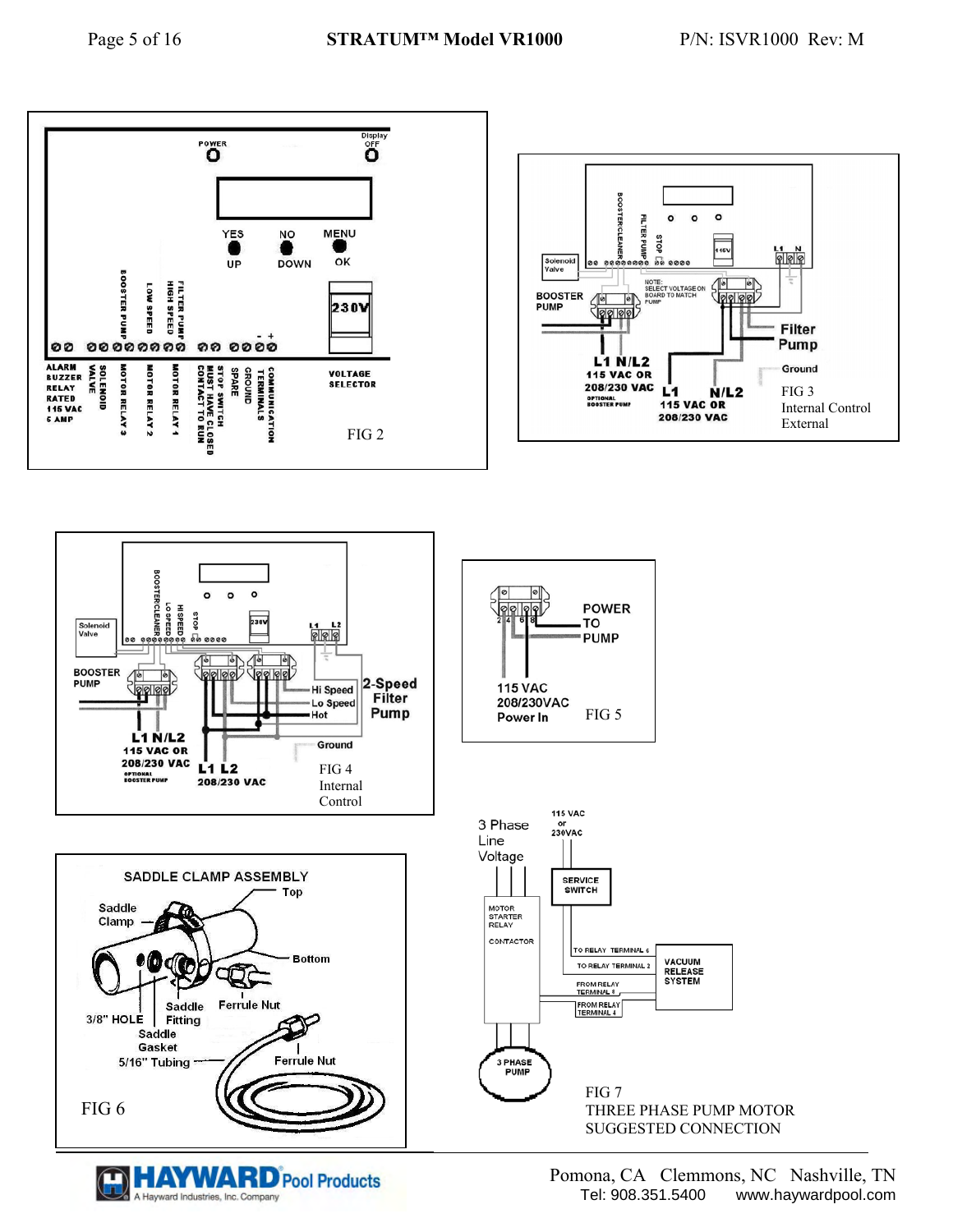## CUSTOMER SCREENS ON VR1000

| HAYWARD POOL<br><b>PRODUCTS</b>                | No Action Required                                                                                                                                                                                                                                                                                                              |                                                                                                                                                     |                                                                                                                                                            |  |
|------------------------------------------------|---------------------------------------------------------------------------------------------------------------------------------------------------------------------------------------------------------------------------------------------------------------------------------------------------------------------------------|-----------------------------------------------------------------------------------------------------------------------------------------------------|------------------------------------------------------------------------------------------------------------------------------------------------------------|--|
| $02 - 02 - 07$<br>12:00 P.M.                   | No Action Required                                                                                                                                                                                                                                                                                                              |                                                                                                                                                     |                                                                                                                                                            |  |
| <b>SET TIME AND</b><br>DATE? Y/N               | No Action Required. However, setting the time and date can be done at this time.<br>(If the date and time is not maintained from the last time it was set, the battery<br>needs to be replaced.) If "YES" follow screen instructions                                                                                            |                                                                                                                                                     |                                                                                                                                                            |  |
| <b>SET TIMER</b><br><b>EVENTS Y/N</b>          | SET TIMER EVENTS is the only used when the VR1000 has been set to allow<br>control of pump on/off times.(or with use of a 2-speed pump) See Page 8 for screen<br>information.                                                                                                                                                   |                                                                                                                                                     |                                                                                                                                                            |  |
| <b>SELECT POOL</b><br>TECH. MODE? Y/N          | No Action Required. Defaults to "CUSTOMER Mode" in 5 seconds.<br>See Technician Manual for options.                                                                                                                                                                                                                             |                                                                                                                                                     |                                                                                                                                                            |  |
|                                                | The following screens are shown for information only:                                                                                                                                                                                                                                                                           |                                                                                                                                                     |                                                                                                                                                            |  |
| HAYWARD VR1000<br>CALIBRATING                  | <b>VR1000 VER X.X</b><br><b>STARTING PUMP</b>                                                                                                                                                                                                                                                                                   | <b>VR1000 VER X.X</b><br><b>STABILIZING</b>                                                                                                         | VR1000 VER X.X<br><b>MONITORING</b>                                                                                                                        |  |
|                                                | CUSTOMER SCREENS showing errors and exceptions:                                                                                                                                                                                                                                                                                 |                                                                                                                                                     |                                                                                                                                                            |  |
| <b>VR1000 VER X.X</b><br><b>STOP SWITCH</b>    | The system will not start if the optional "STOP Switch" is pressed in.<br>Action Required: Reset "STOP Switch"                                                                                                                                                                                                                  |                                                                                                                                                     |                                                                                                                                                            |  |
| <b>VR1000 VER X.X</b><br><b>S/S VENT ERROR</b> | Sensor/Solenoid Venting Error. Remove and clean or replace the vent plug.<br>(This is the cone shaped device on the exterior/bottom of the box.) (See Fig 1) If<br>vent cleaning/replacement does not correct the problem, replace the solenoid<br>valve (See Fig 7). If neither option corrects the problem, replace the unit. |                                                                                                                                                     |                                                                                                                                                            |  |
| <b>VR1000 VER X.X</b><br>NO STABILIZATION      | stabilization problems.                                                                                                                                                                                                                                                                                                         |                                                                                                                                                     | "No Stabilization" indicates that there is likely a problem with the pump. The<br>pump basket should be checked for debris. Other pumping issues can cause |  |
| <b>VR1000 VER X.X</b><br><b>SELF TEST</b>      |                                                                                                                                                                                                                                                                                                                                 | Self Test Indicates the system is checking itself for proper operation of its<br>components. The pump may cycle and restart. No action is required. |                                                                                                                                                            |  |

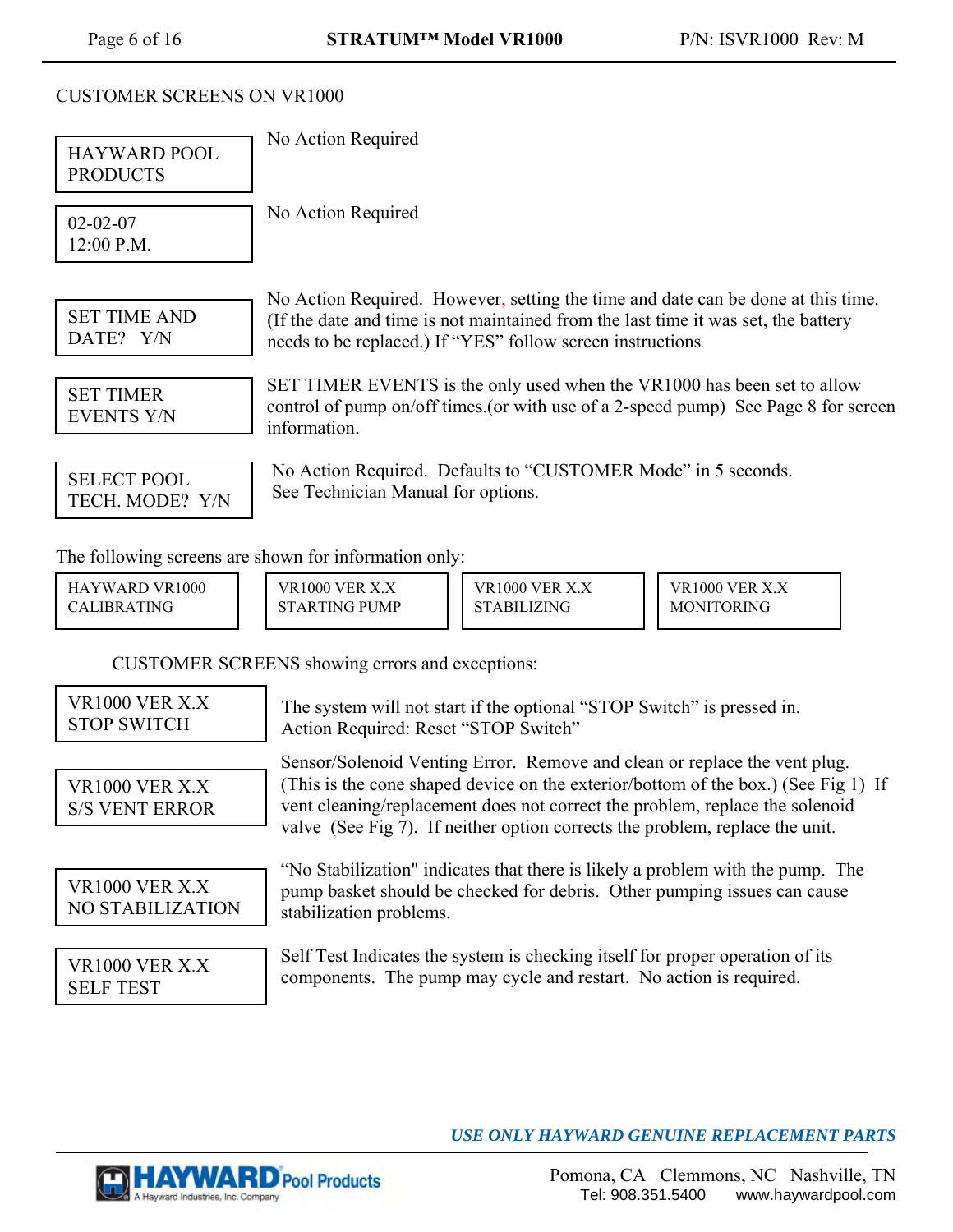| <b>VR1000 OVER</b><br>WINDOW VACUUM                | Over Window Vacuum indicates a vacuum level detected that is above normal for<br>the pool system. The system should restart.                                                                                                                    |
|----------------------------------------------------|-------------------------------------------------------------------------------------------------------------------------------------------------------------------------------------------------------------------------------------------------|
| VR1000 UNDER<br>WINDOW VACUUM                      | Under Vacuum Window indicates a problem with the inlet water flow to the<br>pump. Low volume flow can be caused by line breaks, or low water levels. The<br>system should restart.                                                              |
| <b>HIGH VACUUM</b><br><b>ALERT</b>                 | High Vacuum Alert indicates the system has stopped the pump, vented, and set<br>off the alarm.<br>CUSTOMER ACTION IS REQUIRED. Clear the cause of the problem. Then                                                                             |
|                                                    | press the "OK" button to restart the system.                                                                                                                                                                                                    |
| <b>SYSTEM WON'T</b><br><b>STABILIZE</b>            | System Won't Stabilize indicates the system has stopped the pump three times and<br>set off the alarm.<br>CUSTOM ACTION IS REQUIRED. Clear the cause of the problem. Then                                                                       |
|                                                    | press the "OK" button to restart the system.                                                                                                                                                                                                    |
| <b>TOO MANY SEN/SOL</b><br><b>ERRS OR NO PRIME</b> | Too Many Sen/Sol Errs Or No Prime indicates the system has vented and stopped<br>the pump three times and set off the alarm.<br>CUSTOM ACTION IS REQUIRED. Clear the cause of the problem. Then<br>press the "OK" button to restart the system. |

- If the VR1000 has shut the pump down due to "HIGH VACUUM" and does not restart, due to debris in the suction line, the line must be cleared. This is normally done through the use of a garden hose or other method.
- If the green light is on, and the Red light is on with the Pump not running during a normal operational time cycle, it is suggested that cutting the power to the system and then restoring the power will reset the system. (This will assure the system program is operating.)
- The green light indicates power is on.
- The combination of a green light on and a yellow light on indicates that the system is monitoring the pool, but the screen has been turned off due to a high temperature internally in the box.

## CUSTOMER ACCESSIBLE MODES

To initiate a self-test through the use of the push buttons on the display push button "OK/MENU" and release. This only causes the system test in "RUN MODE". The self test is run by the customer just to confirm the VR1000 is actively protecting the pool/spa. The system should restart and stabilize.

SET TIME AND DATE? Y/N

Set the time of day clock. In normal operation the time of day will be displayed on the LCD.

When the board is first powered up the time and date are displayed. Pushing the "Menu" button will step through the date and time of day set up.

Pushing the "**NO**" will go to next step. (5 Seconds of inactivity will go to next step.) "YES" follow screen instructions.

**NOTE: If system does not maintain date and time when the power fails or is disconnected, replace the battery.** 



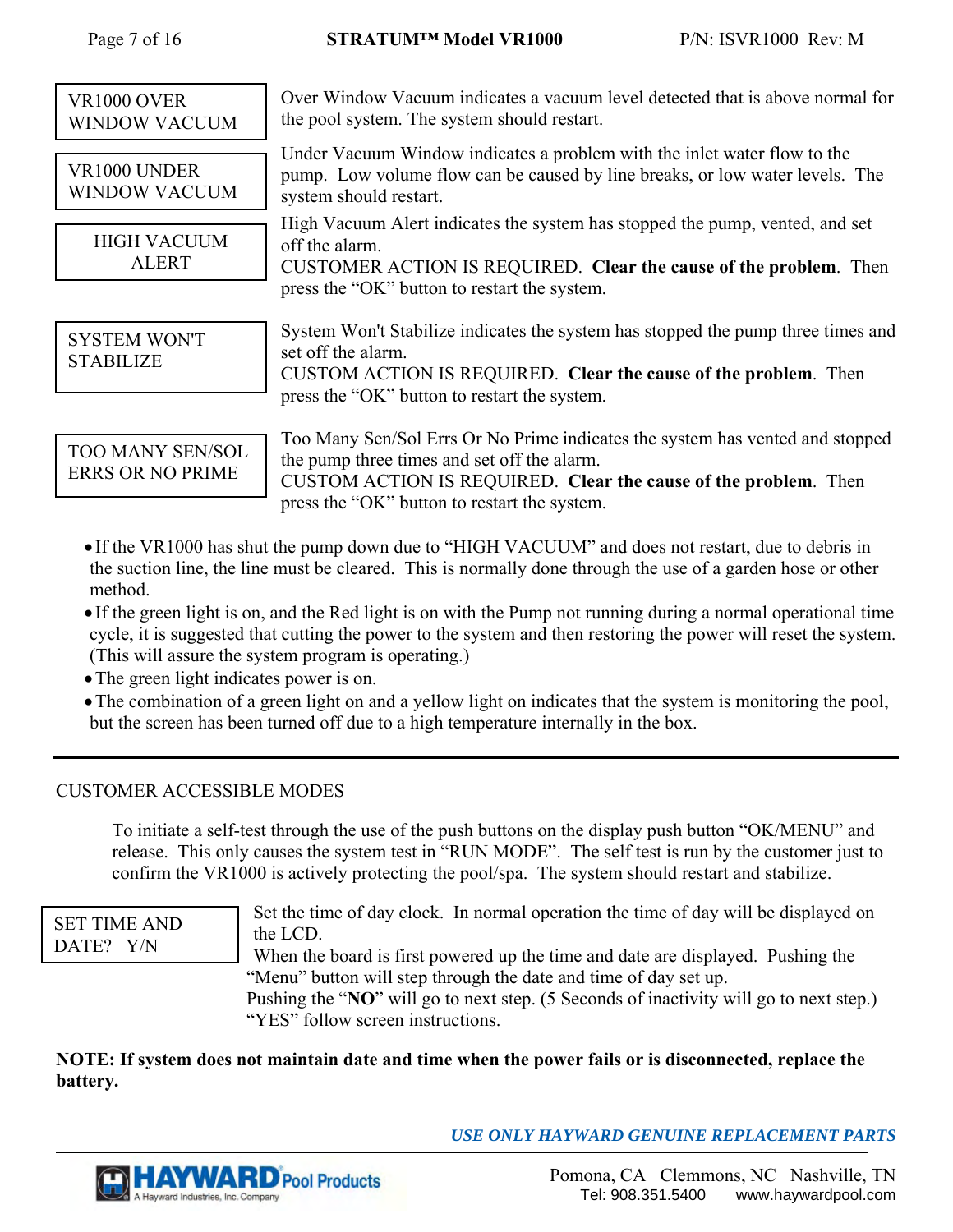Page 8 of 16 **STRATUM™ Model VR1000** P/N: ISVR1000 Rev: M

SET TIMER EVENTS? Y/N

Y= 7 DAY MODE N= EACH DAY MODE "YES" 7-day all the week long the pumps will run at the same times. "NO" Each days timers must be set

The timer events are used to control the ON and OFF times of the Filter Pump, Booster Pump and Low Speed on a two speed Pump. Dip switch #4 Must be on to

allow the timers to be set. A "YES" will allow the following timer settings.

The 7-day time clock has two (2) on/off programs per day, while each day only has one program. All time clocks are selected either as "7-day" or "each day". If "each day" is selected, you will need to program **"ON"** times for every day and **"OFF"** times for every day, even if you want them all to be the same. All times are adjusted in 1 minute increments.). If you program the **"ON"** time equal to the **"OFF"** time ("12:01 AM to 11:59 PM") the output will always be **"ON"**. For the Booster pump timer "ON" time equals "OFF" time the pump will always be "OFF"

| $ON = 04:00 AM$<br>OFF=08:00 PM OK?   | 7 DAY MODE<br>"YES" will use the timing events currently stored in the VR1000<br>"NO" will allow setting the timers                                                                                                                         |
|---------------------------------------|---------------------------------------------------------------------------------------------------------------------------------------------------------------------------------------------------------------------------------------------|
| Daily On Hour $=$<br>4 AM             | Blinking time indicates that the timer is ready to be set.<br>"Down" will move On time earlier<br>"UP" will move On time later. Menu/OK to go to next screen.                                                                               |
| Daily On Min=<br>1                    | Blinking time indicates that the timer is ready to be set.<br>"Down" will move On time earlier<br>"UP" will move On time later. Menu/OK to go to next screen.                                                                               |
| Daily Off Hour $=$<br>6 AM            | Blinking time indicates that the timer is ready to be set.<br>"Down" will move On time earlier<br>"UP" will move On time later. Menu/OK to go to next screen.                                                                               |
| Daily Off $Min =$<br>$\overline{0}$   | Blinking time indicates that the timer is ready to be set.<br>"Down" will move On time earlier<br>"UP" will move On time later. Menu/OK to go to next screen.                                                                               |
| Low Speed On=<br>08:00 AM OK?         | Low Speed On will only appear if dip switch 3 is "ON"<br>This will allow setting the timing on the Low speed of a two speed pump.<br>A "N" will allow setting the On and Off time.<br>Follow the above instructions for the timer settings. |
| BST On=04:00PM<br>$Off = 0400$ PM OK? | BST On is the timer for the Booster Pump. To set timer follow the above.<br>Repeat the above for the second timer cycle. For "OVERNIGHT" operation, set                                                                                     |
|                                       | the first timer cycle starting at midnight (12:01 AM) as the desired "ON" time<br>and then the desired AM "OFF" time. The second timer cycle should be set                                                                                  |
| On=0700AM Mon<br>Off=0400PM OK?       | from the desired PM "ON" time to midnight (11:59 PM) as the "OFF" time.<br><b>EACH DAY MODE</b><br>Note when each day mode is selected the timers must be set on a daily basis.                                                             |
| Tue. $=$ Mon<br>OK? Y/N               | The week days will be stepped through to allow individual day setting.                                                                                                                                                                      |



*USE ONLY HAYWARD GENUINE REPLACEMENT PARTS* 

 Pomona, CA Clemmons, NC Nashville, TN Tel: 908.351.5400 www.haywardpool.com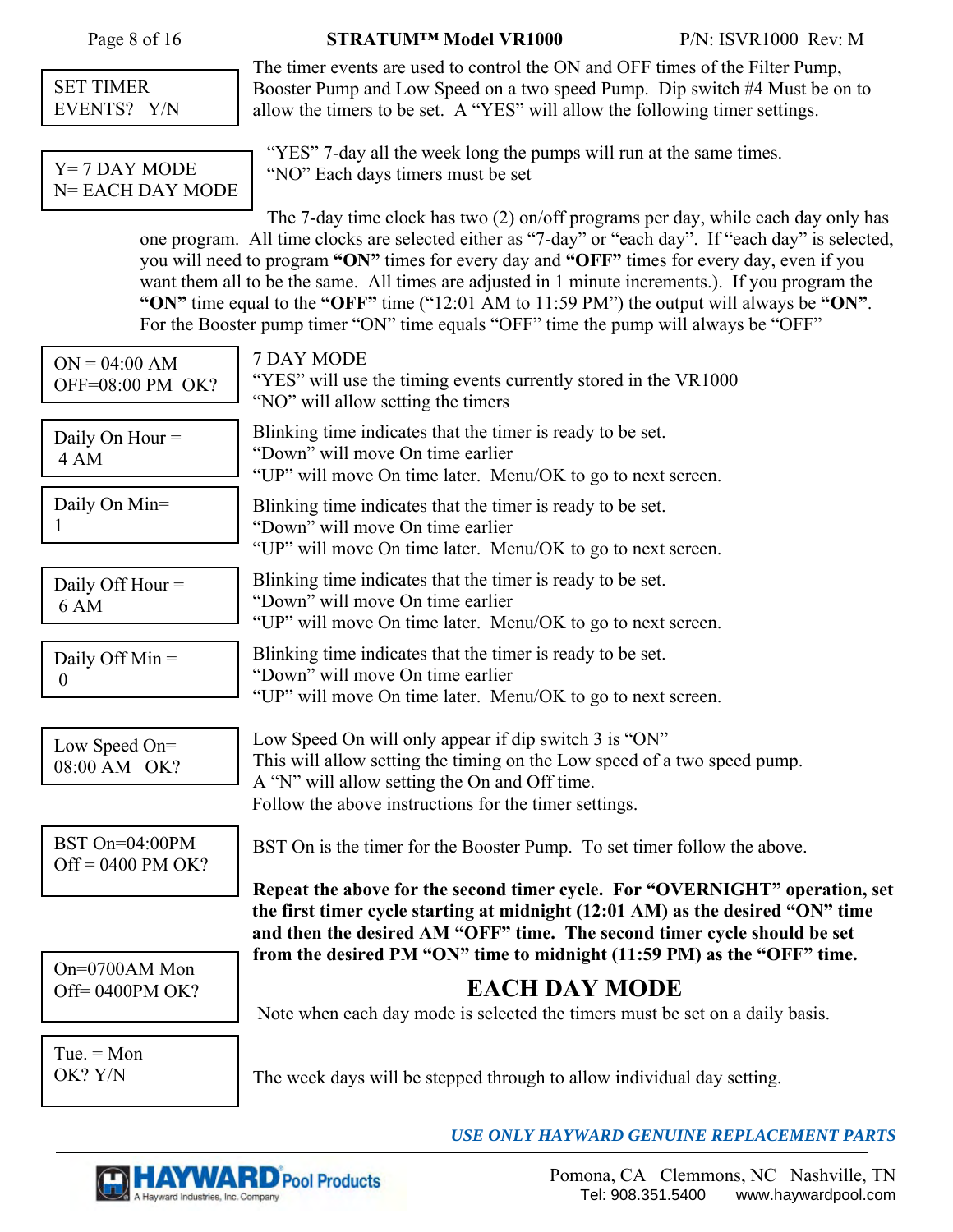## **OPERATIONS**

Normal operational mode monitors pool conditions for proper operation. The system operates in four basic states during normal pool monitoring.

# **STARTUP – PULSING**

The vacuum solenoid valve is opened and closed several times to 'soft start' the system at startup time to warn swimmers that the pump is running. A self-test then occurs to verify that the sensor / solenoid subsystem is functioning properly. During this time a High Vacuum setting provides protection. As the pump starts priming the system is providing protection for swimmers. STABILIZING is entered if the system experiences no errors. With the pump off the system will take an initial voltage reading. This reading will be stored to allow low voltage cut off of the pump. In no case will the low voltage be allowed to drop below 188VAC or 100VAC (factory calibrated) depending on initial reading. The low voltage will turn the pump off until normal voltage is restored.

# **STABILIZING**

The pump is running and the vacuum sensor is monitoring the pool pump inlet vacuum. The High Vacuum setting continues to provide protection. The pump will become fully primed and the vacuum should stabilize. The operating vacuum will then be determined. Detection of vacuum being out of window from the calibrated value or any other errors will result in entering the Vacuum Anomaly Detected state. The following state is entered if the system operates properly.

# **MONITORING**

Monitoring is when the pump is running and a stable vacuum has been established. Vacuum measurements are taken at about 1000 samples per second, yielding a filtered vacuum value about every hundredth of a second. The filtered vacuum values are compared to the established normal vacuum value. When this filtered vacuum value is outside an established window Vacuum Anomaly Detected state is entered.

Continuous operation in Monitoring is periodically interrupted by a "self-test" where a change in vacuum must be detected. If any problem is detected during "self-test," the Vacuum Anomaly Detected state is entered. Green light will display with power to the system. (If both the Yellow and Green light are on, the system has turned off the display due to high temperatures internally in the box. The system is still in the operation.)

# **VACUUM ANOMALY DETECTED**

The pump(s) and the vacuum solenoid valve are turned off within 0.1 seconds to help reduce the risk of certain types of entrapment. The system may also reduce equipment damage due to a cracked pipe or low pool water levels. Startup with Pulsing state will be entered after a short delay and the stabilization process is repeated allowing the system to adapt to changing pool conditions, such as gradual obstruction of the filter. Three occurrences of certain errors will cause the system to shut down the pump(s), sound the alarm(s) and update the LCD display to indicate the reason. The audible alarm(s) may be silenced through following instructions on the display or through the remote "stop" switch(s); or else the audible alarm(s) will be silenced automatically after 10 minutes. However manual intervention, including responding to certain questions via the LCD display and function pushbuttons, is required in order to restart the system.

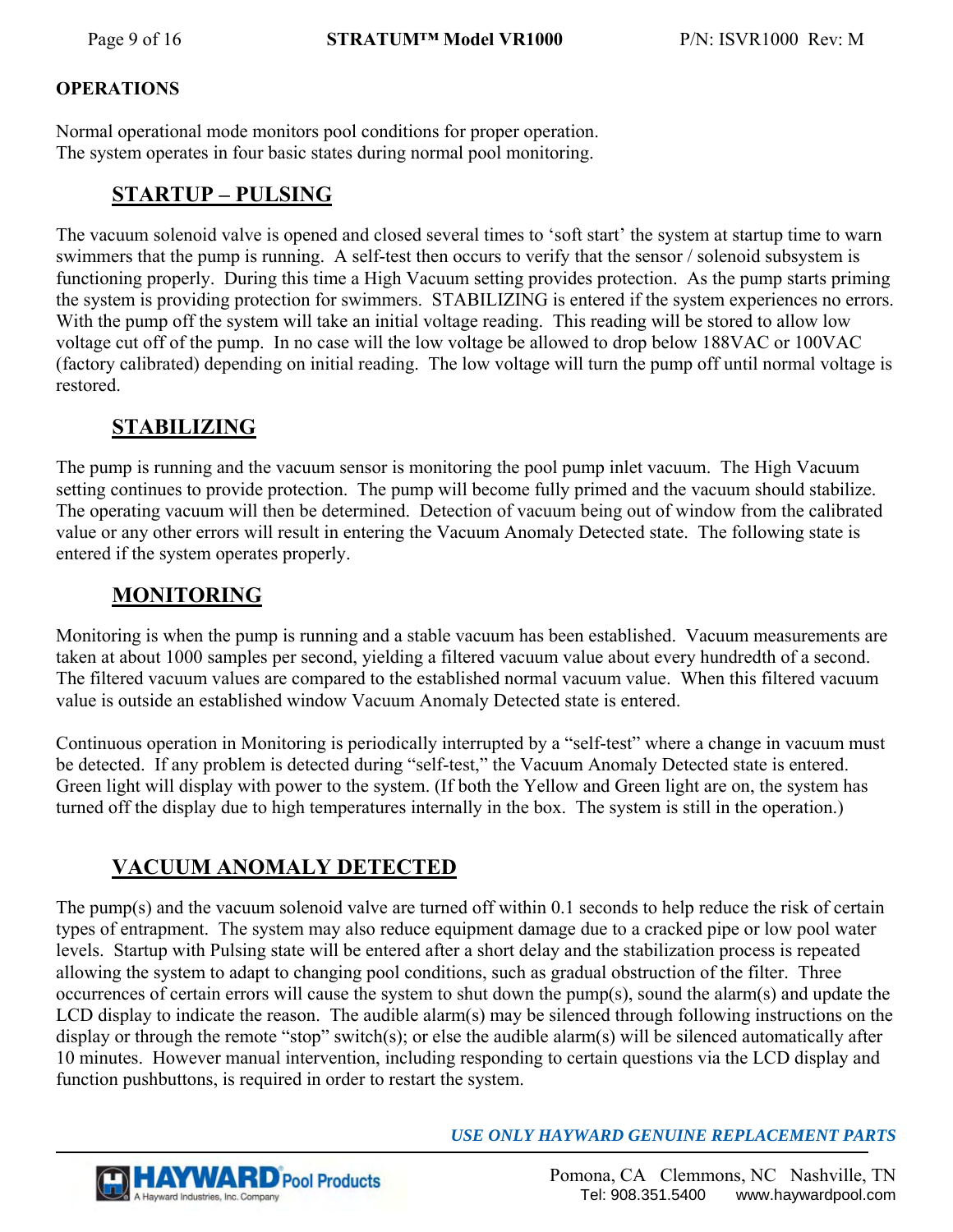

#### SPARE PARTS

| Item | Part Number      | Description                                                        | Qty |
|------|------------------|--------------------------------------------------------------------|-----|
|      | <b>VRX100E</b>   | Solenoid Valve 24 VAC                                              | 1.0 |
|      | <b>GLX-RELAY</b> | Contactor/Relay OMRON G7L-2A-BUB-JCB (24DC)                        | 1.0 |
|      | VRX100KIT2       | Fitting Kit with saddle fitting (See Fig 6)                        | 1.0 |
|      | <b>VRX100H</b>   | 250ma Fuse                                                         | 1.0 |
|      | VRX100PAK        | Tubing Replacement Kit                                             | 1.0 |
| 6    | <b>VRX100F</b>   | Vent Filter $\frac{1}{4}$ " NPTM (Pack includes 8' hose & fittings | 1.0 |
|      |                  | to extend hose above water level)                                  |     |
|      | CLX220J25        | $5/16$ " Tubing x 25' Long (See Fig 6)                             | 1.0 |
|      | <b>VRXPCBA</b>   | Printed Circuit Board                                              | 1.0 |

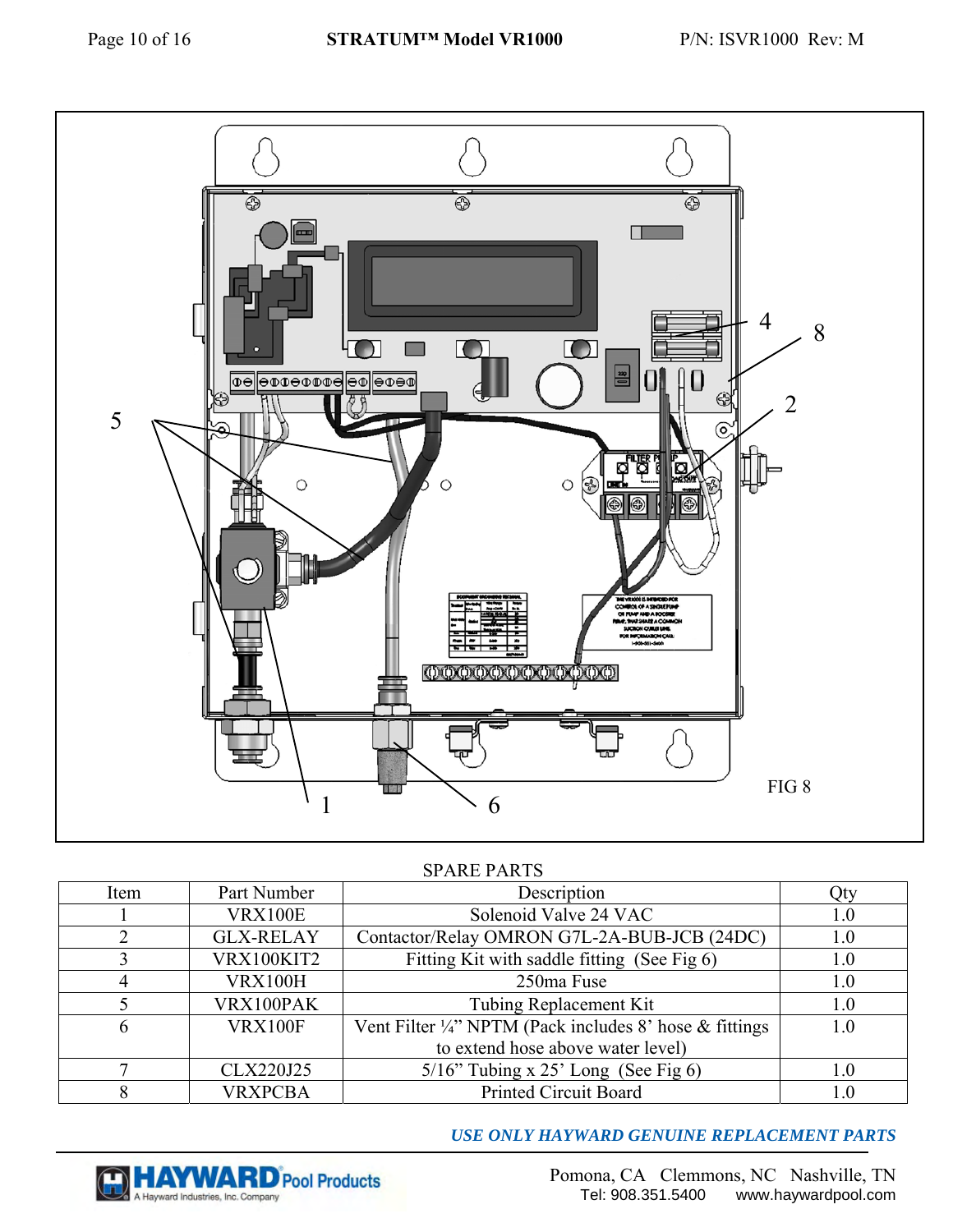

**WARNING – Hazardous Pressure.** Pumps, filters, and other equipment components of a swimming pool filtration systems operate under pressure. Incorrectly installed and/or improperly tested filtration equipment and/or components may fail resulting in injury and/or property damage.

#### **Plumbing**

Use **Teflon tape** to seal threaded connections on molded plastic components. All plastic fittings must be new or thoroughly cleaned before use. **NOTE: Do NOT use Plumber's Pipe Dope as it may cause cracking of the plastic components.**  When applying **Teflon tape** to plastic threads, wrap the entire threaded portion of the male fitting with one to two layers of tape. Wind the

tape clockwise as you face the open end of the fitting, beginning at the end of the fitting.

The pump suction and outlet ports have molded-in thread stops. **Do NOT attempt to force hose connector fitting past this stop.** It is only necessary to tighten fittings enough to prevent leakage. Tighten fitting by hand and then use a tool to engage fitting an additional 1 ½ turns. Use care when using Teflon tape as friction is reduced considerably; **do NOT over-tighten fitting or you may cause damage**. If leaks occur, remove connector, clean off old Teflon tape, re-wrap with one to two additional layers of Teflon tape, and re-install connector.

## **Fittings**

Fittings restrict flow. For better efficiency, use the fewest possible fittings (but at least two suction outlets). Avoid fittings that could cause an air trap. Pool and spa fittings MUST conform to the International Association of Plumbing and Mechanical Officials (IAPMO) standards.

## **Electrical**

**WARNING –** Ground motor before connecting to electrical power supply. Failure to ground pump motor can cause serious or fatal electrical shock hazard.

**WARNING –** Do NOT ground to a gas supply line.

**WARNING – TO AVOID DANGEROUS OR FATAL ELECTRICAL SHOCK, TURN OFF POWER TO MOTOR BEFORE WORKING ON ELECTRICAL CONNECTIONS.**

**WARNING –** Ground Fault Circuit Interrupter (GFCI) tripping indicates electrical problem. If GFCI trips and won't reset, consult electrician to inspect and repair electrical system.



**WARNING** – Fire Hazard. Match supply voltage to motor nameplate voltage.

Insure that the electrical supply available agrees with the motor's voltage, phase, and cycle, and that the wire size is adequate for the H.P. (KW) rating and distance from the power source. **NOTE:** All electrical wiring MUST be in conformance with all applicable local codes, regulations, and the National Electrical Code (NEC).

|      | <b>Brake Horsepower</b><br><b>BHP</b> |      | <b>Full Rate Horsepower</b><br>(FRHP) |                | Motor Electric V/A  |                  |
|------|---------------------------------------|------|---------------------------------------|----------------|---------------------|------------------|
| HP   | KW                                    | HP   | ΚW                                    | Voltage        | Amps                | Wire Size        |
| .99  | .74                                   | .50  | 0.37                                  | 208-230<br>115 | 5.3-4.9<br>9.8      | 14 AWG<br>14 AWG |
| 1.39 | 1.04                                  | .75  | 0.56                                  | 208-230<br>115 | $6.0 - 5.5$<br>11.0 | 14 AWG<br>14 AWG |
| 1.85 | 1.39                                  | 1.00 | 0.75                                  | 208-230<br>115 | $8.5 - 7.8$<br>15.6 | 14 AWG<br>12 AWG |
| 2.40 | 1.80                                  | 1.50 | 1.12                                  | 208-230        | $11 - 10.2$         | 14 AWG           |
| 2.70 | 2.02                                  | 2.00 | 1.50                                  | 208-230        | $13.0 - 11.8$       | 12 AWG           |
| 3.60 | 2.69                                  | 3.00 | 2.25                                  | 208-230        | $16.0 - 15.8$       | <b>12 AWG</b>    |

Voltage at motor **MUST NOT** be more than 10% above or below motor name plate rated voltage, or motor may overheat, causing overload tripping and reduced component life. If voltage is less than 90% or more than 110% of rated voltage when motor is running at full load, consult power company.

#### **Grounding/Bonding**

Install, ground, bond, and wire motor in accordance with local and national electrical code requirements.

Permanently ground motor. Use green ground terminal provided under motor canopy or access place; use size and type wire required by code. Connect motor ground terminal to electrical service ground.

**Reference NEC codes for all wiring standards including, but not limited to, grounding, bonding and general wiring procedures.**  Use a solid copper conductor, size 8 or larger. Run wire from external bonding lug to reinforcing rod or mesh. Connect a No. 8 AWG (8.4 mm<sup>2</sup>) solid copper bonding wire to the pressure wire connector provided on the motor housing and to all metal parts of swimming pool, spa, or hot tub, and to all electrical equipment, metal piping (except gas piping), and conduit within 5 ft. (1.5 m) of inside walls of swimming pool, spa, or hot tub.

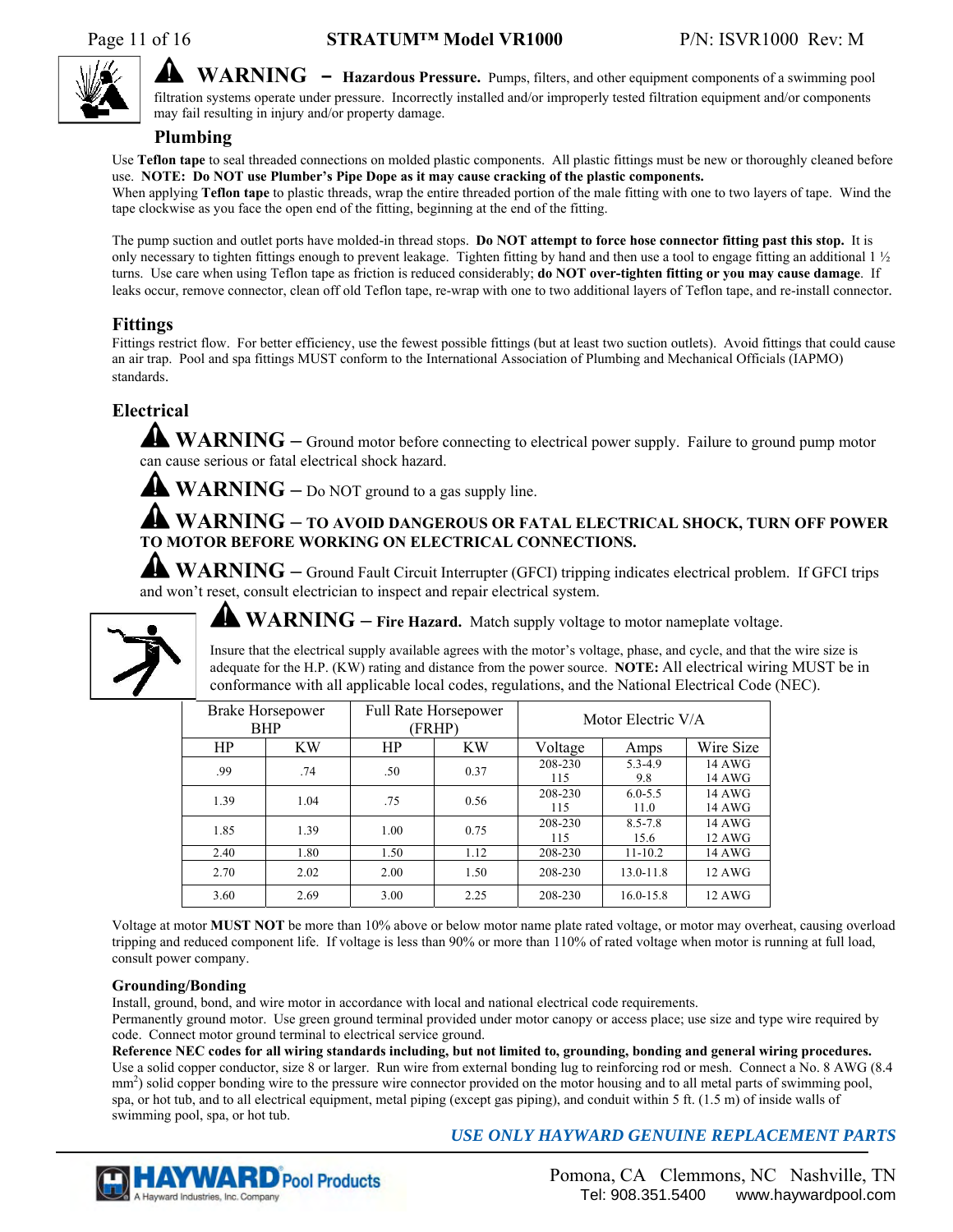#### **Wiring**

WARNING – All electrical wiring MUST be in conformance with all applicable local codes, regulations, and the National Electrical Code (NEC).

Pump MUST be permanently connected to circuit. If other lights or appliances are also on the same circuit, be sure to add their amp loads before figuring wire and circuit breaker sizes. Use the load circuit breaker as the Master On-Off switch.

Install a Ground Fault Circuit Interrupter (GFCI) in circuit; it will sense a short-circuit to ground and disconnect power before it becomes dangerous to pool users. For size of GFCI required and test procedures for GFCI, see manufacturer's instructions. In case of a power outage, check GFCI for tripping, which will prevent normal pump operation. Reset if necessary.

#### **NOTE: If you do not use conduit when wiring motor, be sure to seal wire opening on end of motor to prevent dirt, bugs, etc., from entering.**

# **Start-Up & Operation**

#### **Prior to Start-Up**

Notice: If it is necessary to perform a pressure test prior to initial use to ensure pump is functioning properly. The following criteria should be maintained for this test:



- 1. Ensure all pump and system components are sealed properly to prevent leaks.
- 2. Remove any trapped air in the system by fully opening filter manual air relief valve until a steady stream of water is discharged.
- 3. Allow no more than 40 psi (172 kPa) at a water temperature no higher than 100 $\degree$  F (38 $\degree$  C).
- 4. Run pressure test for no longer than 24 hours. Immediately inspect all parts to verify they are intact and functioning properly.
- 5. Have a professional perform this test.

Fill strainer housing with water to suction pipe level. **NEVER OPERATE THE PUMP WITHOUT WATER**. Water acts as a coolant and lubricant for the mechanical shaft seal.

**ATTENTION** – NEVER run pump dry. Running pump dry may damage seals, causing leakage, flooding, and voids warranty. Fill strainer housing with water before starting motor.

**ATTENTION** – Do NOT add chemicals to pool/spa system directly in front of pump suction. Adding undiluted chemicals may damage pump and voids warranty.

**ATTENTION** – Before removing strainer cover:

- 1. **STOP PUMP** before proceeding.
- 2. **CLOSE VALVES** in suction and outlet pipes.
- 3. **RELEASE ALL PRESSURE** from pump and piping system using filter manual air relief valve. **See filter owner's manual for more detail.**

**WARNING** – If pump is being pressure tested (40 PSI MAXIMUM), be sure pressure has been released before removing strainer cover.

## **Priming Pump**

 **CAUTION –** All suction and discharge valves **MUST** be **OPEN**, as well as filter air relief valve (if available) on filter, when starting the circulating pump system. Failure to do so could result in severe personal injury.

- Release all pressure from filter, pump, and piping system. **See filter owner's manual.**
- If water source is higher than the pump, pump will prime itself when suction and outlet valves are opened. If water source is lower than the pump, unscrew and remove strainer cover; fill strainer housing with water.
- Clean and lubricate strainer cover O-ring with "Jack's 327" each time it is removed. Inspect O-ring and re-install on strainer cover.
- Replace strainer cover on strainer housing; turn clockwise to tighten cover. **NOTE: Tighten strainer cover by hand only (no wrenches).**

Turn on power and wait for pump to prime, which may take up to five (5) minutes. Priming time will depend on vertical length of suction lift and horizontal length of suction pipe. If pump does NOT prime within five minutes, stop motor and determine cause. Be sure all suction and discharge valves are open when pump is running. **See Pump Owners Manual For Troubleshooting Guide.**

**ATTENTION** – Wait five (5) seconds before re-starting pump. Failure to do so may cause reverse rotation of motor and consequent serious pump damage.

Close air relief valve after pump is primed.

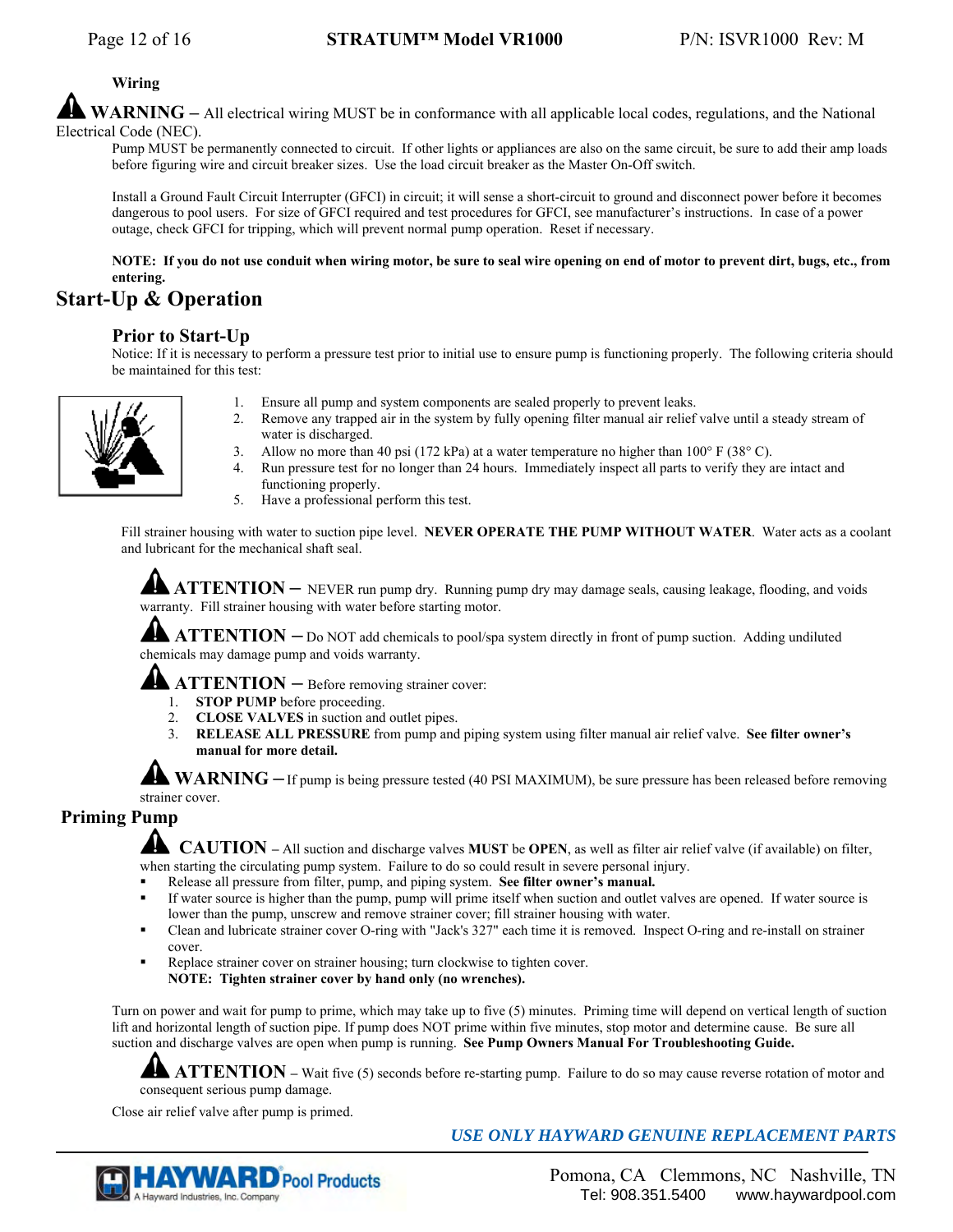## **Maintenance**

- Clean strainer basket regularly. Do NOT strike basket to clean. Inspect strainer cover gasket regularly and replace as necessary.
- Keep motor clean. Insure air vents are free from obstruction to avoid damage. Do NOT use water to hose off motor.

# **Storage/Winterization**



**WARNING – Separation Hazard.** Do not purge the system with compressed air. Purging the system with compressed air can cause components to explode, with risk of severe injury or death to anyone nearby. Use only a low pressure (below 5 PSI), high volume blower when air purging the pump, filter, or piping.

**ATTENTION** – Do NOT use anti-freeze solutions (except propylene glycol) in your pool/spa system. Propylene glycol is non-toxic and will not damage plastic system components; other anti-freezes are highly toxic and may damage plastic components in the system.

Drain all water from pump and piping when expecting freezing temperatures or when storing pump for a long time (see instructions below). Gravity drain system as far as possible. Disconnect hose from VR1000 electrical box.

Keep motor dry and covered during storage. To avoid condensation/corrosion problems, do NOT cover or wrap pump with plastic film or bags.

## **Storing Pump For Winterization**



- **WARNING –** To avoid dangerous or fatal electrical shock hazard, turn OFF power to motor before draining pump. Failure to disconnect power may result in serious personal injury or death.
- 1. Drain water level below all inlets to the pool.
- 2. Remove drain plugs from bottom of strainer body, and remove strainer cover from strainer housing.
- 3. Disconnect pump from mounting pad, wiring system (after power has been turned OFF), and piping system.
- 4. Once the pump is removed of water, re-install the strainer cover and drain plugs. Store pump in a dry area.
- **After all the settings have been completed, a test consisting of three simulated entrapments must be conducted to verify proper installation, calibration and operation.**
- **An entrapment can be simulated by partially closing or repositioning a valve so that there will be a change in the flow pattern. That is, changing the pattern of flow from the suction outlet (Main Drain) to the skimmer will simulate an entrapment.**
- **Periodic testing of the VR1000 can be performed by pushing the "OK" button. This will verify proper installation and operation.**



# **WARNING - Body Suction Entrapment Hazard**

Suction in suction outlets can cause severe injury and/or death due to a differential pressure applied to a large portion of the body or limbs. STRATUM™ "Unprotected" Mode: Is when the pump is operating and the STRATUM™ is **NOT** providing any protection against Body Suction Entrapment. Do not be allow Swimmers and Bathers in the pool and spa when the STRATUM™ is in "Unprotected" mode. The STRATUM™ only provides a layer of protection against Body Suction Entrapment in monitoring mode.



**NOTICE:** The VR1000 will beep to indicate the unit is in unprotected mode.

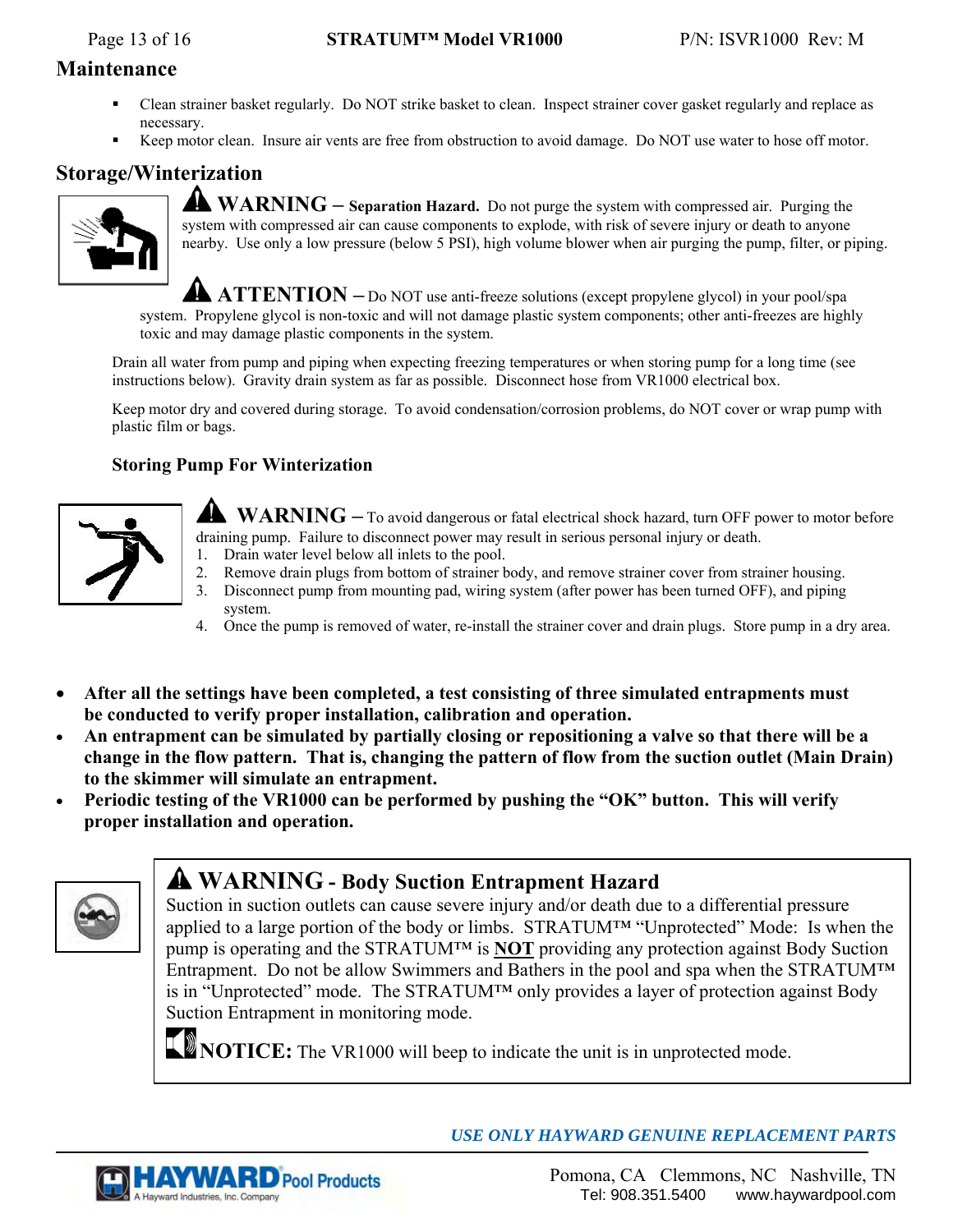## **HAYWARD® LIMITED WARRANTY**

This equipment was inspected before shipment from our plant. To original purchasers of this equipment, Hayward Pool Products, 620 Division Street, Elizabeth, New Jersey, warrants its products free from defects in materials and workmanship for a period of **ONE (1)** year from the date of purchase.

Parts which fail or become defective during the warranty period, except as a result of freezing, negligence, improper installation, use, or care, shall be repaired or replaced, at our option, without charge, within 90 days of the receipt of defective product, barring unforeseen delays.

To obtain warranty replacements or repair, defective components or parts should be returned, transportation paid, to the place of purchase, or to the nearest authorized Hayward service center. For further Hayward dealer or service center information, contact Hayward customer service department. No returns may be made directly to the factory without the express written authorization of Hayward Pool Products

To original purchasers of this equipment, Hayward Pool Products warrants its vacuum release systems to be free from defects in materials and workmanship for a period of **ONE (1)** year from the date of purchase.

Vacuum Release Systems which become defective during the warranty period, except as a result of freezing, negligence, improper installation, use or care, shall be repaired or replaced, at our option, without charge.

All other conditions and terms of the standard warranty apply.

Hayward shall not be responsible for cartage; removal and/or reinstallation labor or any other such costs incurred in obtaining warranty replacements.

The Hayward Pool Products warranty does not apply to components manufactured by others. For such products, the warranty established by the respective manufacturer will apply.

Some states do not allow a limitation on how long an implied warranty lasts, or the exclusion or limitation of incidental or consequential damages, so the above limitation or exclusion may not apply to you.

This warranty gives you specific legal rights, and you may also have other rights, which vary from state to state.

**\*Supersedes all previous publications. Elizabeth, NJ 07207** 

 **Hayward Pool Products 620 Division Street** 

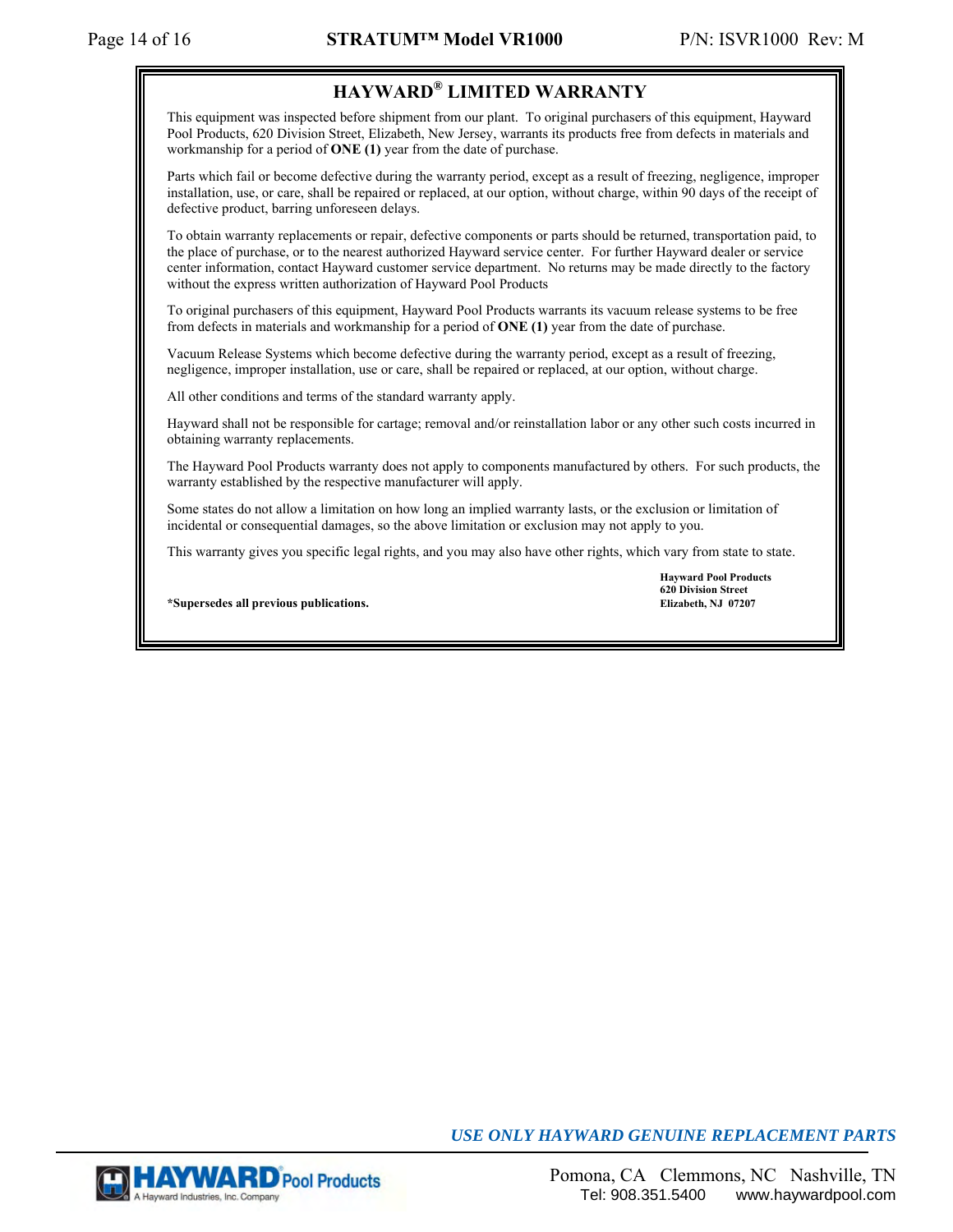#### © Hayward Pool Products 2007 All rights reserved.

| <b>PRODUCT REGISTRATION</b><br>(Retain For Your Records) |                      |  |
|----------------------------------------------------------|----------------------|--|
| DATE OF INSTALLATION                                     |                      |  |
| INITIAL PRESSURE GAUGE READING (CLEAN FILTER)            |                      |  |
| <b>PUMP MODEL</b>                                        | <b>HORSEPOWER</b>    |  |
| <b>FILTER MODEL</b>                                      | <b>SERIAL NUMBER</b> |  |
| <b>MODEL VR1000</b>                                      | <b>SERIAL NUMBER</b> |  |

 **▲Retain this Warranty Certificate (upper portion) in a safe and convenient location for your records.** 

**DETACH HERE: Fill out completely and mail within 10 days of purchase/installation, or REGISTER ONLINE AT WWW.HAYWARDNET.COM**

| <b>AYWARD</b>                                 | <b>Please Print Clearly: Warranty Registration Card</b>                  |                                                                                      |  |  |
|-----------------------------------------------|--------------------------------------------------------------------------|--------------------------------------------------------------------------------------|--|--|
|                                               |                                                                          |                                                                                      |  |  |
|                                               |                                                                          |                                                                                      |  |  |
|                                               |                                                                          |                                                                                      |  |  |
|                                               |                                                                          |                                                                                      |  |  |
|                                               | $City$ $City$ $State$ $Zip$                                              |                                                                                      |  |  |
| Product Model Number _______ <b>VR1000</b>    | Please send me more information on these other<br>products from Hayward: |                                                                                      |  |  |
| Product Serial No.                            | $\Box$ Pump $\Box$ Filter $\Box$ Automatic Pool Cleaner $\Box$ Light     |                                                                                      |  |  |
| $\Box$ New Installation<br>$\Box$ Replacement | $\Box$ Skimmer $\Box$ Heater $\Box$ Heat Pump<br>$\Box$ Chlorinator      |                                                                                      |  |  |
| <b>Type of In-Ground Pool:</b>                | $\Box$ Salt/Chlorine Generator<br>$\Box$ Controls                        |                                                                                      |  |  |
| $\Box$ Vinyl $\Box$ Fiberglass $\Box$ Gunite  |                                                                          | May we contact you for future product promotions and offerings? $\Box$ Yes $\Box$ No |  |  |

All rights reserved.